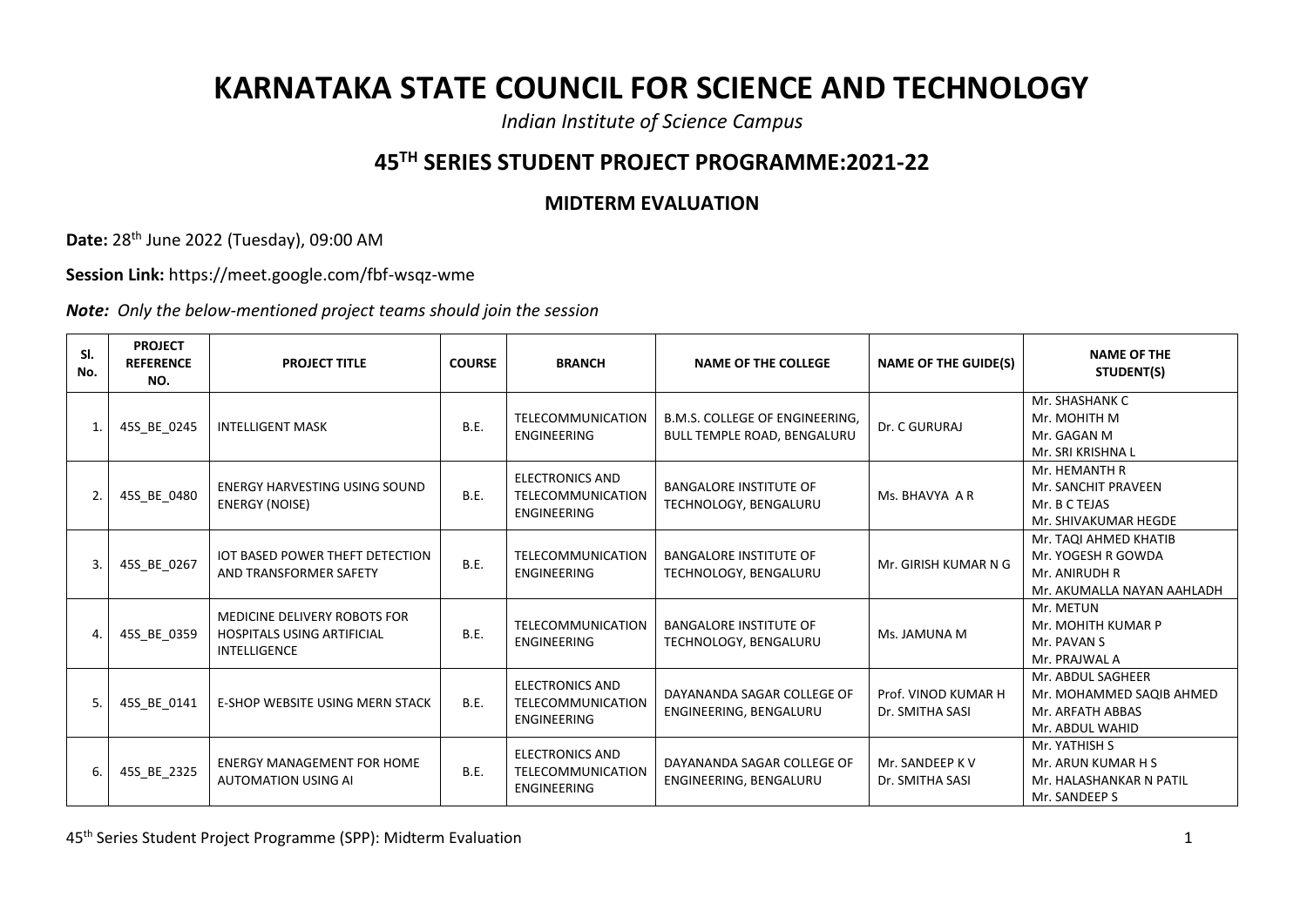| 7.  | 45S_BE_0065 | MACHINE LEARNING MODEL FOR<br><b>WILDLIFE CONSERVATION</b>                                           | B.E.        | <b>TELECOMMUNICATION</b><br>ENGINEERING                       | DAYANANDA SAGAR COLLEGE OF<br>ENGINEERING, BENGALURU | Dr. GANASHREE T S                                 | Mr. MOHIT SENAPATI<br>Ms. AISHWARYA GAONKAR<br>Ms. PRIYA C<br>Ms. NAYANA T                       |
|-----|-------------|------------------------------------------------------------------------------------------------------|-------------|---------------------------------------------------------------|------------------------------------------------------|---------------------------------------------------|--------------------------------------------------------------------------------------------------|
| 8.  | 45S_BE_0084 | SMART ANESTHESIA SYRINGE                                                                             | B.E.        | TELECOMMUNICATION<br><b>ENGINEERING</b>                       | DAYANANDA SAGAR COLLEGE OF<br>ENGINEERING, BENGALURU | Prof. VIVEK RAJ K<br>Dr. SMITHA SASI              | Ms. PRATIGYA SRIVASTAVA<br>Ms. ANKITHA P<br>Ms. M. VAISHNAVI<br>Mr. SARAYU M S                   |
| 9.  | 45S BE 0126 | ARDUINO BASED SMART SOLAR<br><b>TRACKER</b>                                                          | B.E.        | TELECOMMUNICATION<br>ENGINEERING                              | DAYANANDA SAGAR COLLEGE OF<br>ENGINEERING, BENGALURU | Mr. JAYANTH C<br>Dr. SMITHA SASI                  | Mr. VIKAS SHETTY V<br>Mr. PRASHANTH J N<br>Mr. MURALI N<br>Ms. SMITHA T R                        |
| 10. | 45S BE 0455 | SECURE REMOTE E-VOTING SYSTEM                                                                        | B.E.        | <b>TELECOMMUNICATION</b><br><b>ENGINEERING</b>                | DAYANANDA SAGAR COLLEGE OF<br>ENGINEERING, BENGALURU | Prof. SARAVANA<br><b>KUMAR</b><br>Dr. SMITHA SASI | Mr. DEBMALYA HALDER<br>Mr. PRATULYA PRATAP<br>Mr. SHUBHAM JAGDISH SINGH<br>Mr. MANISH KUMAR      |
| 11. | 45S BE 0969 | AN IMPLEMENTATION IOT AND DATA<br>ANALYTICS IN SMART AGRICULTURAL<br>SYSTEM                          | B.E.        | TELECOMMUNICATION<br><b>ENGINEERING</b>                       | DON BOSCO INSTITUTE OF<br>TECHNOLOGY, BENGALURU      | Prof. RASHMI KT                                   | Mr. SANJEEV S TIGADI<br>Mr. DARSHAN NAGESH S<br>Mr. DHARNESH NARAYANA<br>SWAMY<br>Mr. NIKHIL K S |
| 12. | 45S BE 3238 | AUTOMATED GREENHOUSE<br>MONITORING USING CONTROL<br>SYSTEMS                                          | <b>B.E.</b> | TELECOMMUNICATION<br>ENGINEERING                              | Dr. AMBEDKAR INSTITUTE OF<br>TECHNOLOGY, BENGALURU   | Mrs. SOWMYA M<br>Dr. ARAVINDA H L                 | Ms. HARSHITHA J<br>Mr. YASHAS L<br>Ms. JAHNAVI M S<br>Ms. RACHANA DAKSHIN M                      |
| 13. | 45S BE 0821 | SMART BATTERY MANAGEMENT<br>SYSTEM FOR ELECTRIC VEHICLES                                             | B.E.        | <b>ELECTRONICS AND</b><br>COMMUNICATION<br>ENGINEERING        | J.S.S. ACADEMY OF TECHNICAL<br>EDUCATION, BENGALURU  | Dr. SATHISH SHET K<br>Mr. MANOHAR B S             | Ms. GAYANA A JAIN<br>Ms. VIJAYALAKSHMI A<br>Ms. SAMPADA S<br>Ms. K C SHOBITH                     |
| 14. | 45S_BE_0953 | <b>IMPLEMENTATION OF KANNADA TO</b><br><b>BRAILLE TRANSLATOR</b>                                     | B.E.        | <b>ELECTRONICS AND</b><br>COMMUNICATION<br><b>ENGINEERING</b> | J.S.S. ACADEMY OF TECHNICAL<br>EDUCATION, BENGALURU  | Ms. ANURADHA M G                                  | Ms. SHISHIRA P<br>Ms. SHILPA R DESHPANDE<br>Ms. SHARANYA G V<br>Ms. SAHANA                       |
| 15. | 45S_BE_1011 | SANIHA: APPLICATION TO CREATE<br><b>VIRTUAL RELATIONSHIP BETWEEN</b><br><b>FARMERS AND CONSUMERS</b> | B.E.        | <b>ELECTRONICS AND</b><br>COMMUNICATION<br><b>ENGINEERING</b> | J.S.S. ACADEMY OF TECHNICAL<br>EDUCATION, BENGALURU  | Ms. GUNASAGARI G S<br>Dr. POORNIMA N              | Mr. MANJUNATHA R<br>Mr. ACHAL N BHARADWAJ<br>Mr. SHASHANK H K<br>Mr. SHANTH KUMAR TU             |
| 16. | 45S_BE_0857 | <b>IOT BASED SMART MIRROR</b>                                                                        | B.E.        | TELECOMMUNICATION<br><b>ENGINEERING</b>                       | K.S. INSTITUTE OF TECHNOLOGY,<br><b>BENGALURU</b>    | Dr. CHANDA V REDDY                                | Ms. SAI SPOORTHI N<br>Mr. ANUDHEEP R<br>Mr. H M VISHAL<br>Ms. HARSHITHA S                        |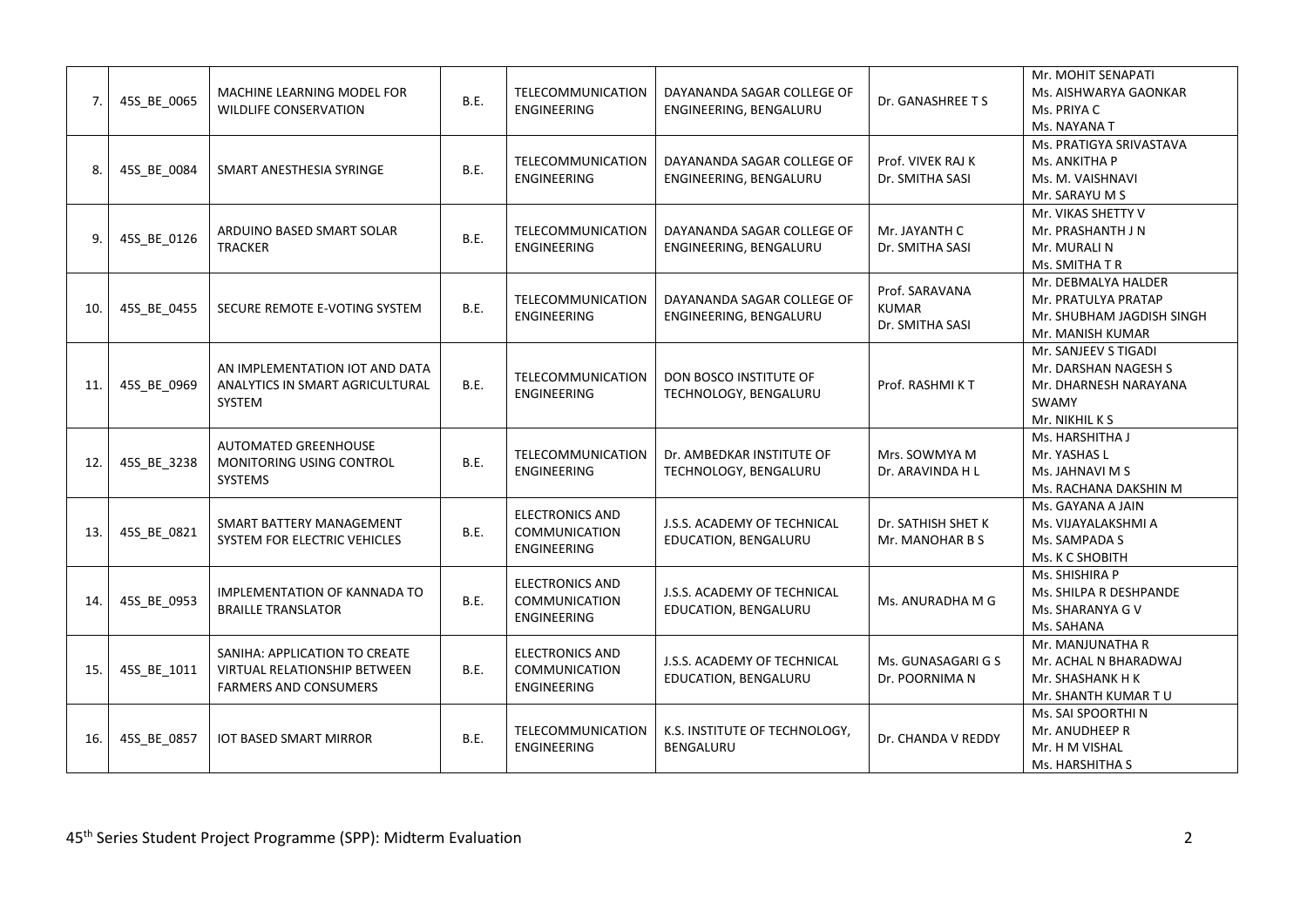| 17. | 45S BE 0883 | ELECTRIC VEHICLE CHARGING<br>SYSTEM                                                                                            | B.E.        | TELECOMMUNICATION<br><b>ENGINEERING</b>                       | K.S. INSTITUTE OF TECHNOLOGY,<br><b>BENGALURU</b> | Mr. SATISH KUMAR B                     | Ms. K PRATHIBHA<br>Ms. JEEVANI B<br>Ms. NABEELA SAYEEDA<br>Ms. AISHWARYA S           |
|-----|-------------|--------------------------------------------------------------------------------------------------------------------------------|-------------|---------------------------------------------------------------|---------------------------------------------------|----------------------------------------|--------------------------------------------------------------------------------------|
| 18. | 45S_BE_2565 | <b>DRONE SANITIZER</b>                                                                                                         | B.E.        | <b>ELECTRONICS AND</b><br><b>COMMUNICATION</b><br>ENGINEERING | K.S. INSTITUTE OF TECHNOLOGY,<br>BENGALURU        | Mrs. V SANGEETHA                       | Ms. MEGHA R<br>Ms. ANAGHA S<br>Ms. ANANYA ANANTH<br>Ms. ASHRITHA S C                 |
| 19. | 45S_BE_3156 | <b>CROWD MANAGEMENT</b><br><b>FRAMEWORK FOR DEPARTURE</b><br><b>CONTROL IN BUS TRANSPORT</b><br>SERVICE USING IMAGE PROCESSING | B.E.        | <b>ELECTRONICS AND</b><br>COMMUNICATION<br><b>ENGINEERING</b> | K.S. INSTITUTE OF TECHNOLOGY,<br><b>BENGALURU</b> | Dr. REKHA N                            | Mr. MAHANTH SAI M<br>Ms. ADITHI S<br>Ms. DHRITHIRHUTH RAJANNA<br>Ms. K RISHIKA RAVI  |
| 20. | 45S_BE_3227 | SMART MANHOLE MANAGEMENT<br>SYSTEM                                                                                             | B.E.        | <b>ELECTRONICS AND</b><br>COMMUNICATION<br>ENGINEERING        | K.S. INSTITUTE OF TECHNOLOGY,<br>BENGALURU        | Ms. POOJA S                            | Mr. SHREYAS D R<br>Mr. P SAI GOVARDHAN<br>Mr. PARIKSHITH S<br>Mr. RAM BAHADUR MAHARA |
| 21. | 45S BE 3291 | THE ORADOR SMART COMMUNITY                                                                                                     | B.E.        | <b>ELECTRONICS AND</b><br>COMMUNICATION<br><b>ENGINEERING</b> | K.S. INSTITUTE OF TECHNOLOGY,<br><b>BENGALURU</b> | Mr. SANTHOSH KUMAR<br><b>BR</b>        | Ms. JANHAVI K P<br>Ms. MONISHA B R<br>Ms. NIHARIKA S A<br>Ms. SHREYA V DEV           |
| 22. | 45S_BE_3504 | <b>INTELLIGENT PACKAGING SYSTEM</b>                                                                                            | B.E.        | <b>ELECTRONICS AND</b><br>COMMUNICATION<br>ENGINEERING        | K.S. INSTITUTE OF TECHNOLOGY,<br>BENGALURU        | Ms. PRAVEEN A                          | Mr. HARSH SHARMA<br>Mr. RAJ KRISHNA<br>Mr. DINESH KUMAR NAYAK<br>Mr. G J NITHIN      |
| 23. | 45S BE 3570 | <b>AUTOMATED CROWD</b><br>MANAGEMENT AND ENERGY<br>CONSERVATION SYSTEM IN METRO<br>USING IOT                                   | B.E.        | <b>ELECTRONICS AND</b><br>COMMUNICATION<br><b>ENGINEERING</b> | K.S. INSTITUTE OF TECHNOLOGY,<br><b>BENGALURU</b> | Mr. SAMPATH KUMAR<br>S                 | Ms. CHITHRITHA G R<br>Ms. DHANUSHREE C<br>Ms. HARSHITHA S<br>Ms. MEGHANA B S         |
| 24. | 45S_BE_2831 | SCHEDULED SINGLE AXIS SOLAR<br>TRACKER USING IOT AND MPPT<br>SYSTEM                                                            | B.E.        | <b>ELECTRONICS AND</b><br>COMMUNICATION<br><b>ENGINEERING</b> | NEW HORIZON COLLEGE OF<br>ENGINEERING, BENGALURU  | Mrs. VANSHA KHER<br>Dr. SANJEEV SHARMA | Mr. MANOJ N<br>Mr. NIKHIL A BHINGE<br>Mr. SANTHOSH H M<br>Mr. YOGESH O M             |
| 25. | 45S BE 2847 | SHORT RANGE V2V WIRELESS<br>COMMUNICATION FOR ACCIDENT<br>AVOIDANCE                                                            | B.E.        | <b>ELECTRONICS AND</b><br>COMMUNICATION<br>ENGINEERING        | NEW HORIZON COLLEGE OF<br>ENGINEERING, BENGALURU  | Ms. VANSHA KHER<br>Dr. SANJEEV SHARMA  | Ms. GREESHMA M N<br>Ms. ANJALI R<br>Ms. KEERTHANA S<br>Ms. PRANEETHA K               |
| 26. | 45S_BE_4687 | CROP YIELD ESTIMATION OF<br>TOMATO PLANTS IN KARNATKA<br>USING IOT                                                             | <b>B.E.</b> | <b>ELECTRONICS AND</b><br>TELECOMMUNICATION<br>ENGINEERING    | RAMAIAH INSTITUTE OF<br>TECHNOLOGY, BENGALURU     | Dr. S. G. SHIVAPRASAD<br>YADAV         | Ms. CHANDRIKA C H<br>Mr. ADNAN TOUHEED<br>Mr. VARUN JHAVAR<br>Mr. RISHABH KUMAR      |
| 27. | 45S BE 2644 | INTELLIGENT DEVICE CONTROL<br>USING BRAIN MACHINE INTERFACE                                                                    | B.E.        | <b>ELECTRONICS AND</b><br>COMMUNICATION<br>ENGINEERING        | S.J.B. INSTITUTE OF TECHNOLOGY,<br>BENGALURU      | Dr. MAHANTESH.K                        | Mr. NITIN.T<br>Mr. PRANESH B<br>Mr. SHREE CHARAN<br>Mr. TEJASH D P                   |

45th Series Student Project Programme (SPP): Midterm Evaluation 3